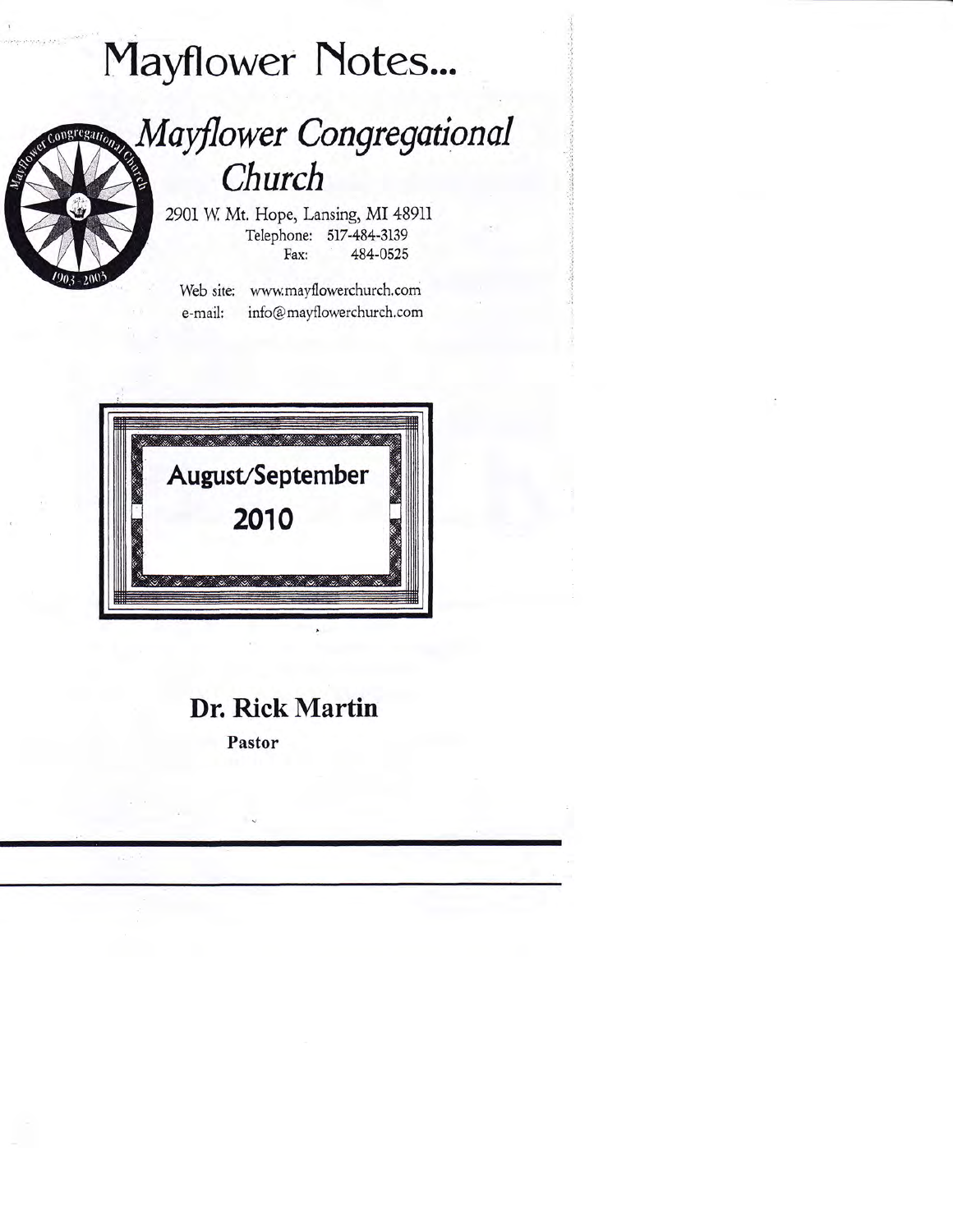

### Outreach Projects

August

School clothes **Backpacks** 

September Food Bank School clothes

Head Usher

Naida Kenyon

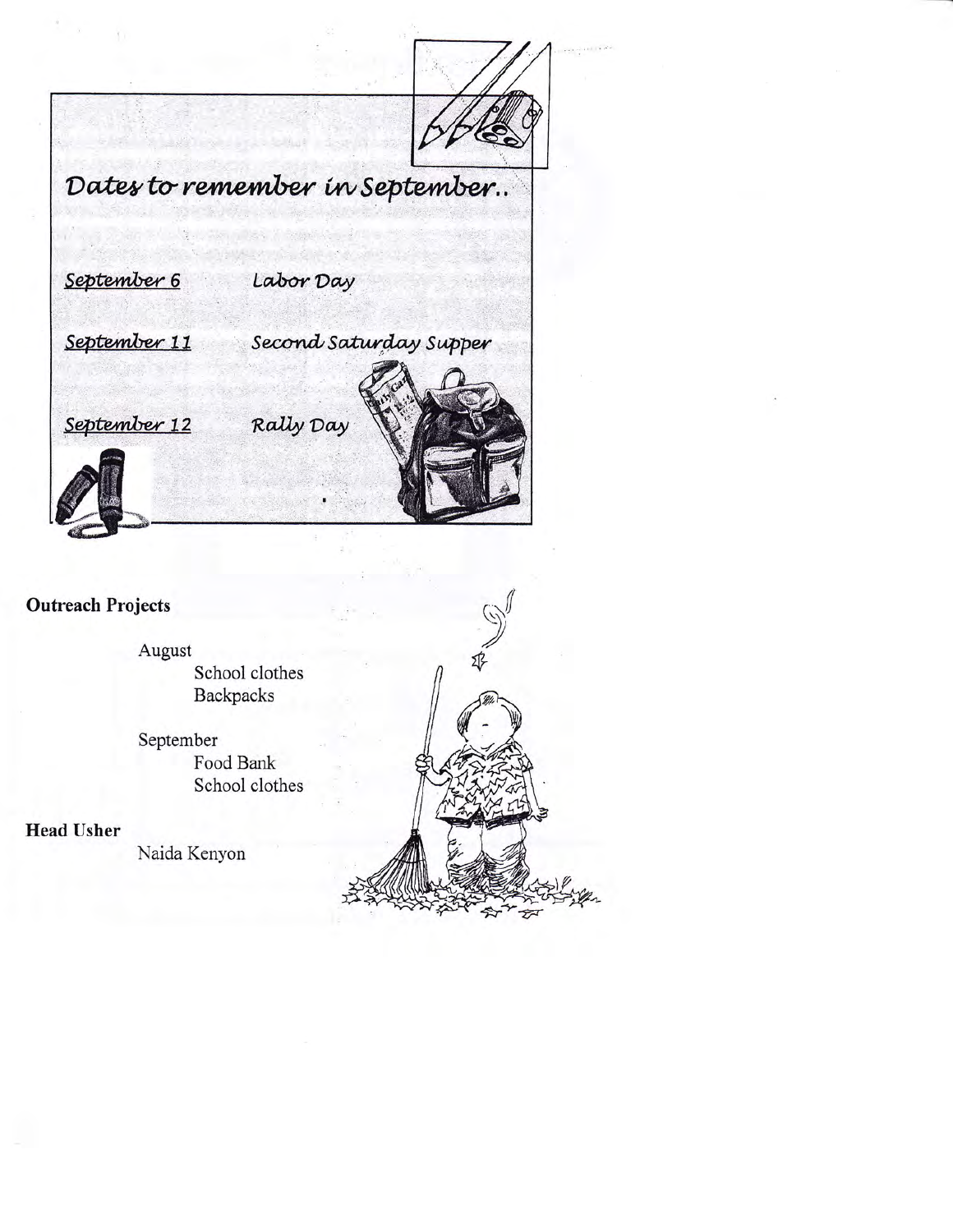### Mayflower NOTES - August/September <sup>2010</sup> From the Pastor's Desk

#### The Names of God

This, of course, is the short list; as there are literally hundreds of names of God throughout the Scriptures. Through the summer months, the covenant names of God - those names attached to Yahweh (Jehovah) - became a sermon theme, on and off. We looked specifically at these names of God because they uniquely reveal His character - not His job description. This (& more) is who God is and who God will be to us who have a relationship with Him through christ Jesus. Do you want to know God better and have <sup>a</sup> better relationship with Him? Here is a good place to start.

Yahweh. Until the Dead Sea Scrolls, Jehovah was the more common translation. Found in the old Testament more than 6,000 times, translated as "The Lord" or "The Lord God" in our English Bibles, meaning "I am who I am" as revealed to Moses in the burning bush of Exodus 3:13,14.

Yahweh-Jireh: The Lord My Provider. Revealed to Abraham in Genesis 22:14 when he was going to offer Issac up as a bumt offering and God supplied a ram instead.

Yahweh-Rapha: The Lord My Healer. Revealed to Israel in the wildemess at Marah in Exodus 15:26. A great story how a tree turned poisoned water into drinking water.

Yahweh-Nissi: The Lord My Banner (or Victory or Freedom). Revealed when Aaron & Hur supported Moses' hands holding up the rod of God while Joshua and Israel defeated the Amalekites in the vallev below in Exodus I7:I5. Supporting one another is good.

Yahweh-Qadesh: The Lord My Sanctifier. While many in the church world think it is their job to straighten out other people, it is the Lord who "sets apart" and makes His people holy. Leviticus 20:7,8. He is good at it and really doesn't need any helpers in this area. it and really doesn't need any helpers in this area.

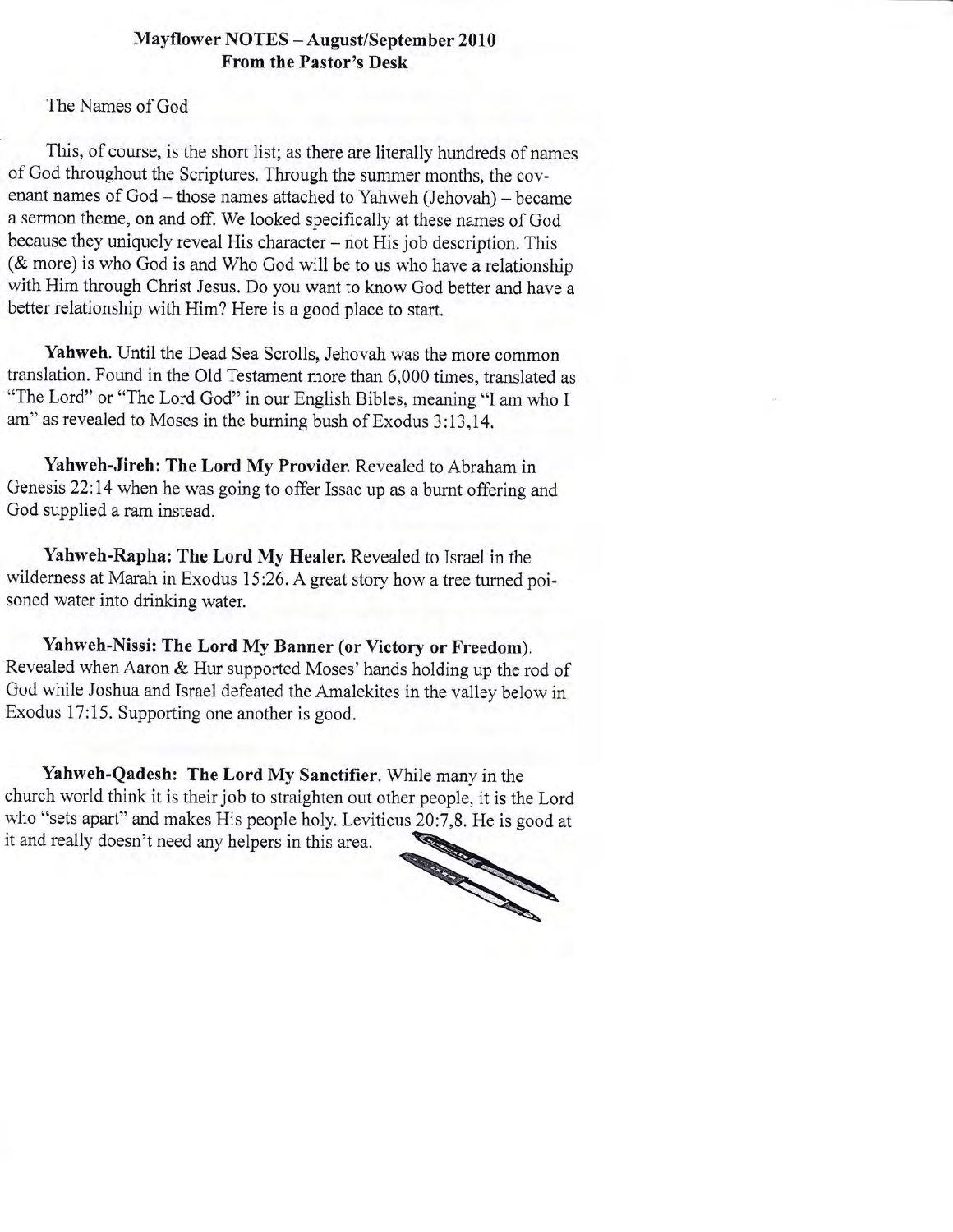#### From the Lay Leader:

As much as I hate to admit it, it looks as if summer will come to an end once again this year. The stores are showing "back to school" items, and East Lansing landlords are cleaning and painting and fixing in preparation for a new wave of MSU students. Mayflower, too, is thinking about Rally Day and a new season of choirs. Mayflower has not been totally. at the beach this summer, though; things have been happening.

The biggest change is Doris's retirement. Lots of us have never known a Mayflower without Doris in the office. I hope she realizes how much we all appreciate the way she has been keeping the Mayflower ship sailing smoothly for a long, long time. Thank you very, very much, Doris!

Sharing the building on Sundays with Antioch Church is also something new. As I write this, we are about to start, and by the time you read this, the system will already be in place. Church congregations are often accused of being unwilling to make changes, and I am proud to be part of a congregation willing to accept new things!

Several fund-raising and entertainment projects are being planned. Our first Game Night was such fun that we are going to repeat the format sometime in the fall.

On October 29, we will have a festival of Piano Ragtime Music. The performers will be Chrisann Lowe, David Bandfield, and Bill McHarris, and they have a toe-tappingly great program planned. We will move the Fellowship Hall piano into the Sanctuary (the hope is to roll it out the door, around the corner of the building, and up the handicapper ramp!) so the pianists can play singly and also together. After the music there will be dessert in Fellowship Hall. Tickets will be sold ahead of time as well as at the door, and we hope to get the attention of ragtime enthusiasts from all around town.

In November, Fred Lowe plans to host a Lifting Meet here. The competitions will be held in Fellowship Hall. They will last all day, so we hope to offer lunches for them to purchase. I'll bet we'll have no problem getting volunteers to help with this exciting event!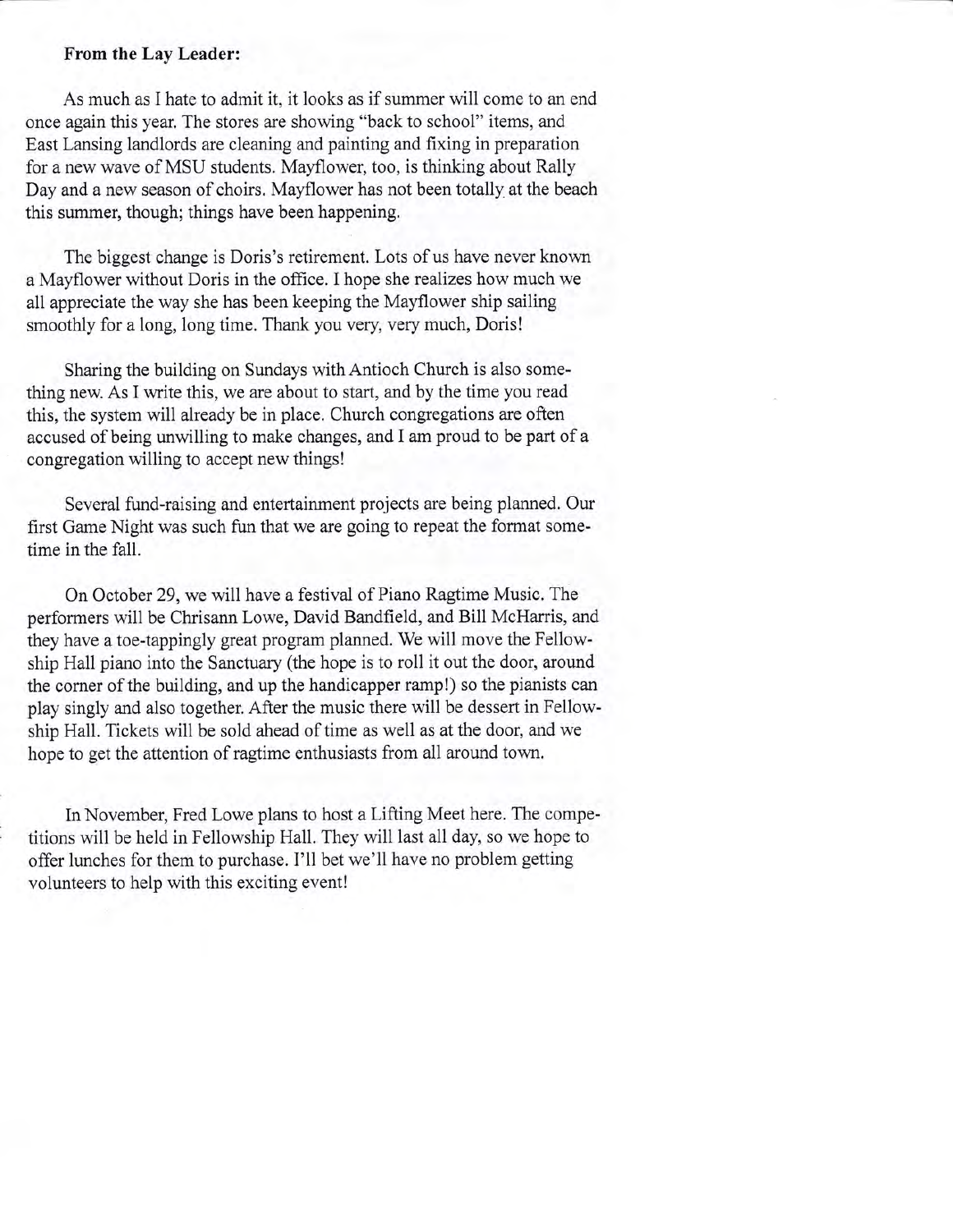**Blind Ambition**by: John Kanary, A Cup of Chicken Soup for the Soul

Charlie Boswell has always been one of my heroes. He has inspired me and thousands of others to rise above circumstances and live our true passion.

Charlie was blinded during World War ll while rescuing his lriend from a tank that was under fire. He was a great athlete before his accident and in a testimony to his talent and determination he decided to try a brand new sport, a sport he never imagined playing, even with his eyesight . . . golfl

Through determination and a deep love for the game he became the National Blind Golf Champion! He won that honor 13 times.

One of his heroes was the great golfer Ben Hogan, so it truly was an honor for Charlie to win the Ben Hogan Award in 1958.

Upon meeting Ben Hogan, Charlie was awestruck and slated that he had one wish and it was to have one round of golf with the great Ben Hogan.

Mr. Hogan agreed that playing a round together would be an honor for him as well, as he had heard about all of Charlie's accomplishments and truly admired his skills.

"Would you like to play for money, Mr. Hogan?' blurted out Charlie.

"I can't play you for money, it wouldn't be fair!" said Mr. Hogan.

"Aw, come on, Mr. Hogan...\$1,000 per hole!"

"l can'L whal would people think of me, baking advantage of you and your circumstance,' replied the sighted golfer.

"Chicken, Mr. Hogan?"

"Okay," blurted a frustrated Hogan, "but I am going to play my best!"

"I wouldn't expect anything else," said the confident Boswell.

"You're on Mr. Boswell, you name the time and the place!"

A very self'assured Boswell responded "lO o'clock . . . tonight!'

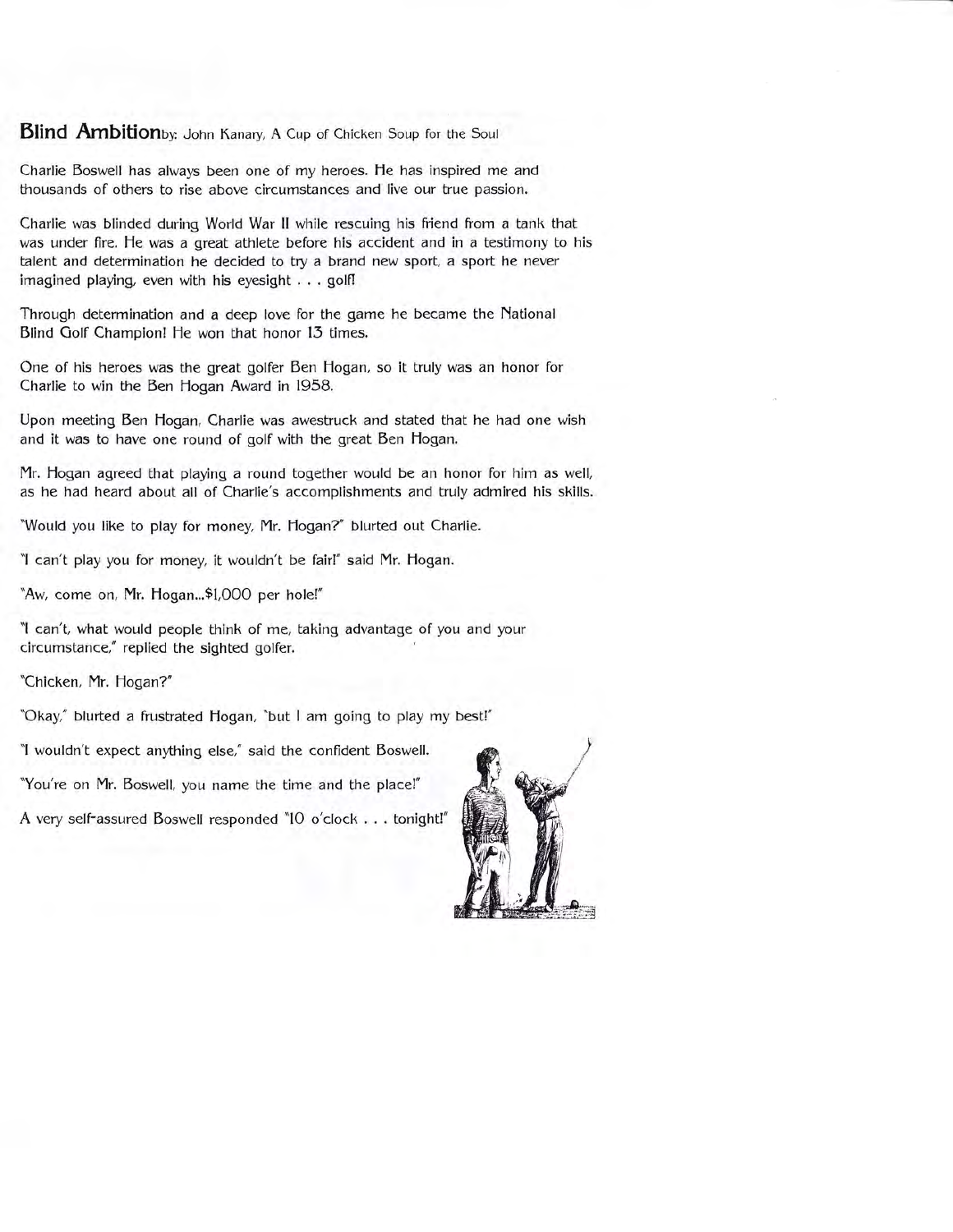### Summer Camp Experiences

When I went to camp, I saw old friends and met new ones. While I was there they had a theme, which was make a difference. We talked about the Roman Centurion, Jesus, Jeremiah, and The Woman at the Well, who all made a difference in the Bible. Even though I went to church camp, I'm suppose to have fun, like doing arts and crafts, swimming, singing, etc.(other things you do at camp). Some of the cabins names were named after Indian tribes. While I was there I came out of my comfort zone while doing the higher course on the high ropes. The food there was the best camp food there is. My brother and I would like to thank the church for sending us to camp and hope to go again next year.



Morgan

Camp is about making new friends, having fun and learning about Jesus Christ. For fun, you climb a climbing tower, go on a zip line, swimming and playing on the aquajump, aquaglide, and aquatower. I knew 5 people in my cabin from last year and 3 new ones this year. The food was delicious. My favorite was the breakfast burritos we had on Friday. We leamed songs and studied the Bible.

Dominic

#### Supporting Rob Boes

Please take a few minutes to write or send a card to Rob Boes. He is currently taking Basic Training and could use some friendly mail. His address is:

PFC Boes, Robert FCO, 2nd BI, 13th INF REG, 193rd lN BRG 4380 Magruder Ave. Fort Jackson, SC 29207-6809

Please put PLT 1 on the back of the envelope.

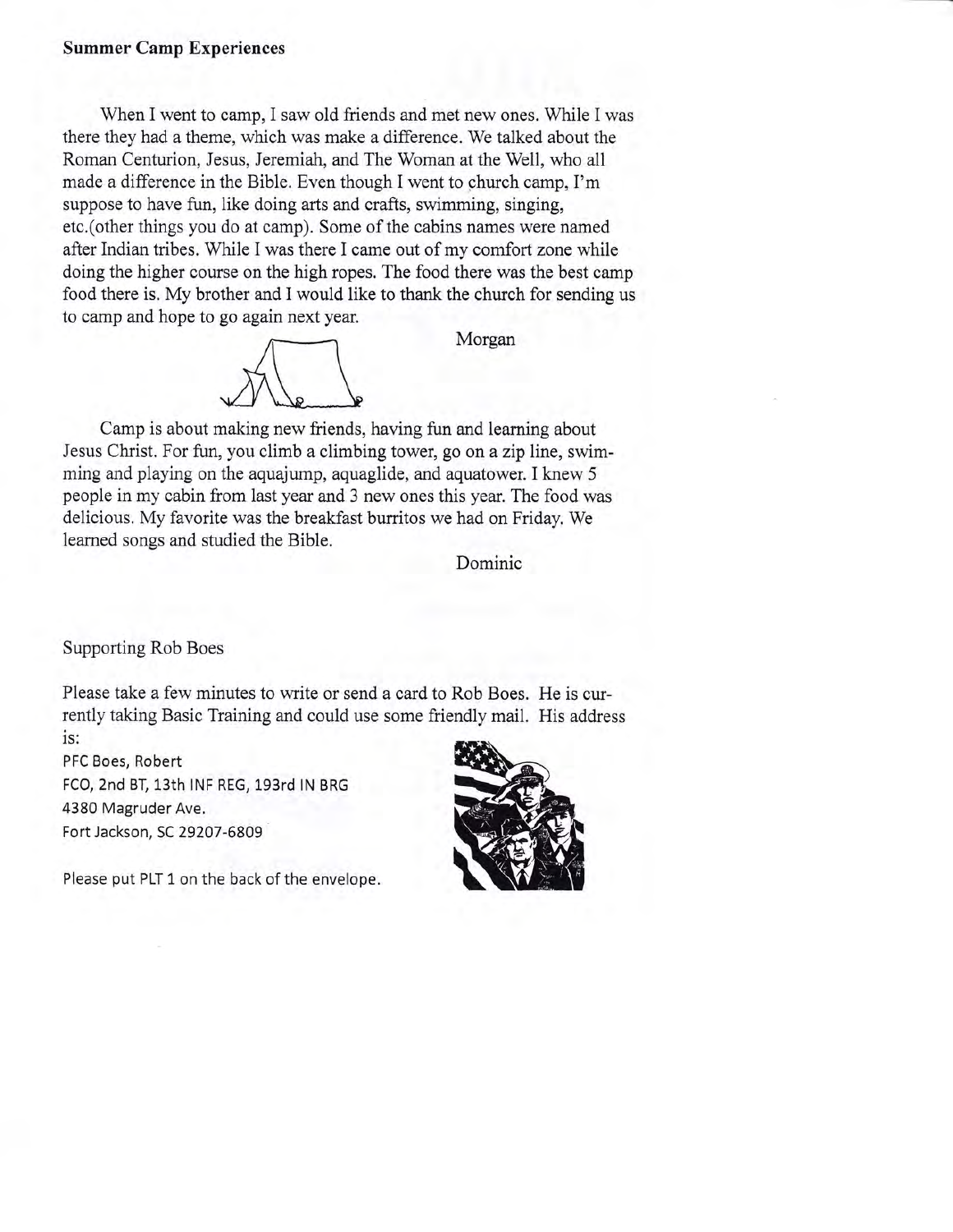### Music Musings September 2010

I was recently loaned a little book entitled "God Always Has a Plan B." The authors are women who speak at the Women of Faith conferences. There are so many meaningful, poignant paragraphs, as well as Bible verses throughout this helpful book.

Let the Lord have his complete way with you. He loves you so much and has for greater plans for you than you can ever have for yourself. And he does make everything beautiful in his time. Allow God to move in you powerfully. Yield to his voice—calling deeper—higher still. He will take you there. Kathy Troccoli

Let the morning bring me word of your unfailing love, for I have put my trust in you. Show me the way I should go, for to you I lift up my soul. Psalm 143:8

The ransomed of the Lord will return. They will enter Zion with singing; everlasting joy will crown their heads. Gladness and joy will overtake them, and sorrow and sighing will flee away. Isaiah 35:10

I will need to search for my own copy, since I must return this one at some point!

We have tools to help us in our walk; the primary tools of scripture and prayer, and the secondary tools of other Christian writers. Their words are also very helpful and healing.

Choir schedules shall resume September 2: Bells at 6:00, Choir at 7:30.

Youth Bells? To be discussed Hope to see you there!



Chrisann